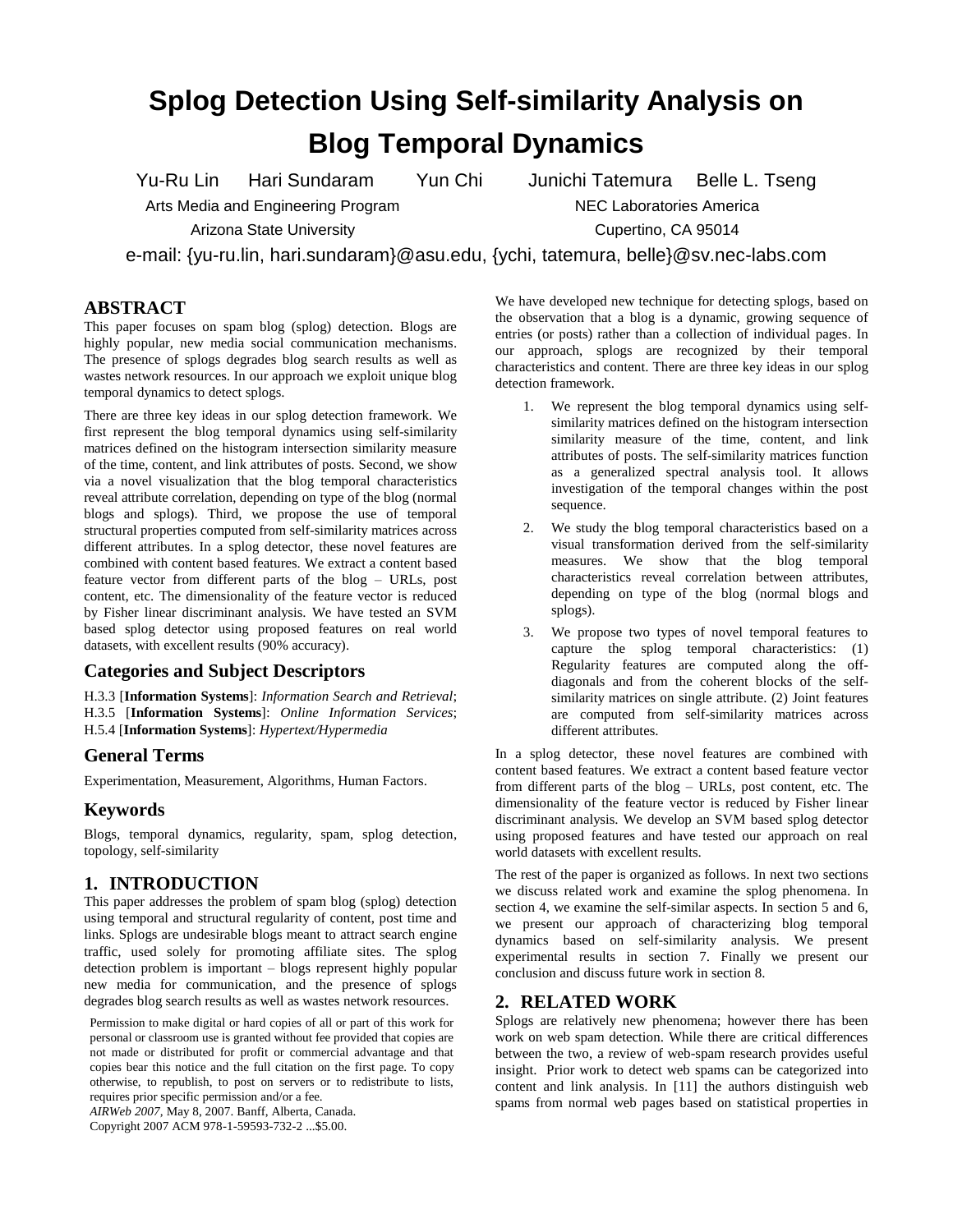

<span id="page-1-0"></span>**Figure 1:** Examples of repetitive patterns in posting times, post contents, and affiliated links in splogs.

the content, such as number of words, average word length, or term frequencies in title, anchor text, tokenized URLs, etc. As examples of web spam detection using link analysis, [6,5] detect web spams by propagating the trust score from a good core of web pages to the rest web pages, following the citation links of web pages. They classify a webpage as spam by estimating the *spam mass* – the amount of PageRank score contributes by other spam pages. In [12] they detect the web (link) spams using temporal link information extracted from two snapshots of link graphs.

Splog has been considered as a special case of web spam pages [8,10]. The characteristics of splogs is investigated in [9]. In order to combat splogs, in [8,10] the authors suggest using a set of content and link features and compare features in terms of classification performance by SVM classifier. In their work, each blog is treated as a single and static web page.

Blogs have unique features. Unlike web spam where the content is usually static, a splog needs to have fresh content in order to continuously drive traffic and often the content is generated by an automated framework. Therefore, extracting and using temporal dynamics is critical to detecting splogs. Relying only on content features is not sufficient because spammers copy content from normal blogs. Trust propagation will work poorly due to the editable nature of the blog – a spammer can easily create links to point to the splog. Finally due to the blog temporal dynamics, we cannot rely on snapshots alone – the content and link creation mechanisms used by blog spammers are different from web spam. The changing behavior of splogs is more evasive than that of web spam and cannot be easily captured by a set of snapshots.

Data analysis based on "recurrence plots" (RP) was introduced by Eckmann et al. [3] to visualize how a dynamic system comes back to a state similar to a former state after some time. The idea of RP can be generalized into a self-similarity matrix. In multimedia, there has been prior work on temporal analysis of audio and/or visual signals. Foote et al. [4] propose self-similarities as a way to visualize musical structures. Multimedia objects are usually uniformly sampled time-series data. In this work we generalize this approach to arbitrary non-numeric time-series data (blog posts) as opposed to analyzing continuous auditory data.

# **3. WHAT ARE SPLOGS?**

The motive for creating a splog is solely to drive visitors to affiliated sites that have some *profitable mechanisms*, such as *Google AdSense* or pay-per-click (ppc) affiliate programs [1]. Spammers increase splog visibility by getting indexed with high rank on popular search engines, which usually involves schemes such as keyword stuffing or content duplication. As blogs have become increasingly mainstream, the presence of splogs has a detrimental effect on the blogosphere.

There are some alarming statistics about splogs. The authors in [13] reported that for the week of Oct. 24, 2005, 2.7 million blogs out of 20.3 million (10-20%) were splogs, and that an average of 44 of the top 100 blogs search results in the three popular blog search engines came from splogs. It has been estimated that 75% of new pings came from splogs; more than 50% of claimed blogs pinging the website weblogs.com are splogs [7]. The statistics reveal that splogs can cause problems including (1) the degradation of information retrieval quality and (2) the significant waste of network and storage resources.

**Typical characteristics.** We refer to a blog created by an author who has the intention of spamming to be a splog. Note that a splog is evaluated at the blog level, not individual pages (single homepage or permalink pages). Additionally, a blog that contains spam in the form of comment spam or trackback spam is not considered to be a splog. We now list some typical characteristics:

- 1. *Machine-generated content*: splog posts are generated algorithmically. Some might contain nonsense, gibberish, and repetitive text while others might copy or weave with text from other blogs or websites.
- 2. *No value-addition*: splogs provide useless or no unique information. Note that there are blogs using automatic content aggregation techniques to provide useful service, e.g. daily tips, product reviews, etc. – although the content is gathered from other blogs or news sources, we consider these blogs as legitimate blogs because of their value addition.
- 3. *Hidden agenda, usually an economic goal*: splogs have commercial intention – they display affiliate ads or out-going links to affiliate sites.

These characteristics can also be found in other types of spams like web spam. However, splogs have additional unique properties:

**Uniqueness of splogs.** Splogs are different from generic web spams in the following aspects.

1. *Dynamic content*: blog readers are mostly interested in recent posts. Unlike web spams where the content is static, a splog continuously generates fresh content to attract traffic.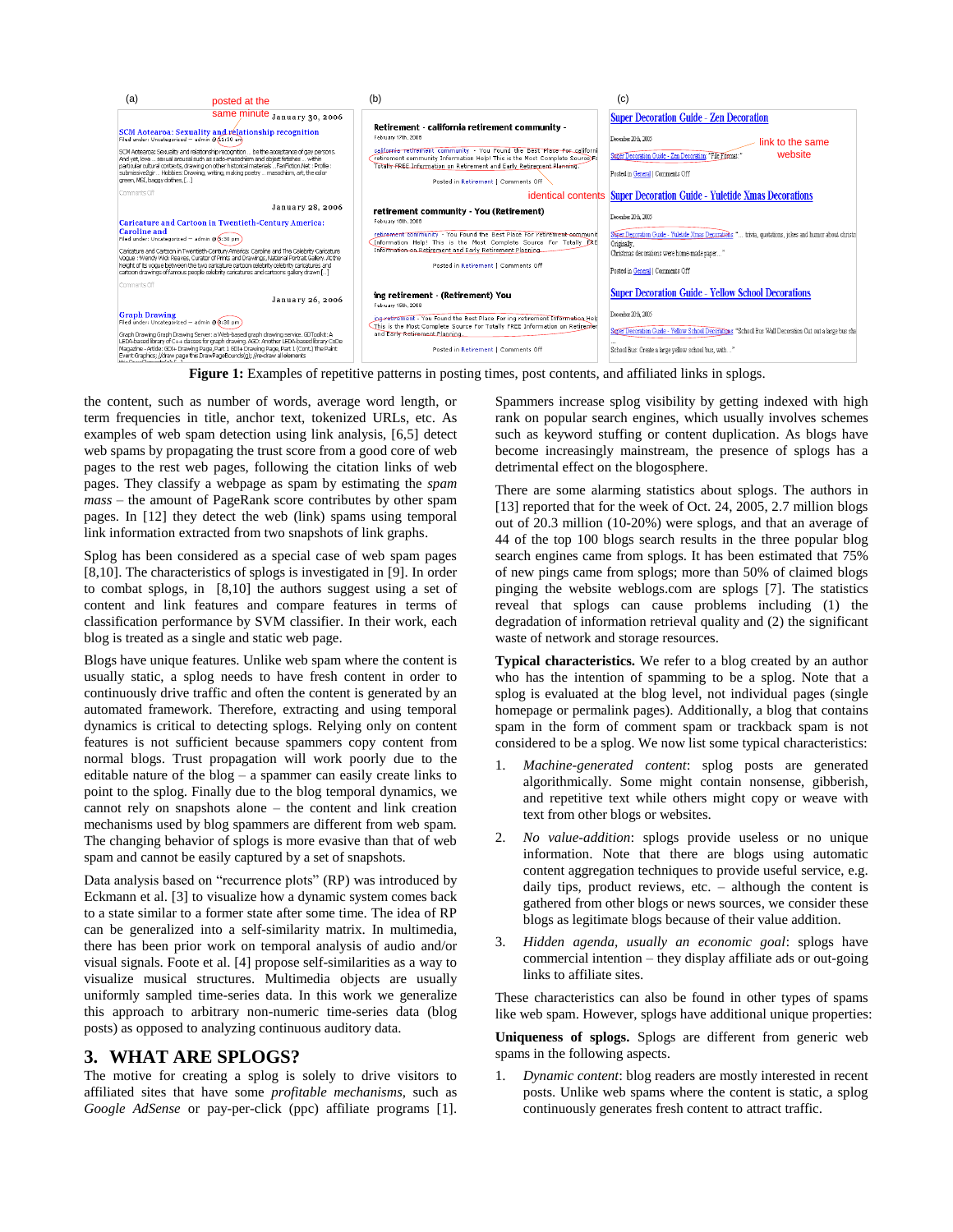2. *Non-endorsement link*: In web pages, a hyperlink is often interpreted as an endorsement of other pages. However, since most blogs have editable area open for readers to contribute, spammers are able to create hyperlinks (comment links or trackbacks) in normal blogs, links in blogs cannot be simply treated as endorsements.

**Temporal and link structures in splogs.** Because of algorithmically generated content, splogs tend to have repetitive patterns in the post sequence. [Figure 1](#page-1-0) shows three example splogs that have identical posting times (during the day), post content, or links to affiliated websites appearing in their posts.

In comparison, normal (human) bloggers show variation in blog content and post time, and have a diverse set of outgoing links. We shall develop an approach that captures the different structural properties between normal blogs and splogs. In the following sections we show how self-similarity analysis of a blog is useful for distinguishing splogs from normal blogs.

#### <span id="page-2-0"></span>**4. SELF-SIMILARITY**

We now analyze the temporal dynamics of blog by examining the temporal self-similarity of its prime attributes, such as the post content, citation links, tags, etc. The intuition behind using selfsimilarity lies in its ability to reveal temporal structures.



<span id="page-2-1"></span>**Figure 2:** A topological graph induced on time sequence of media objects (e.g. blog posts), due to a specific similarity measure  $s(i,j; \alpha)$  on the attribute  $\alpha$ .

Let us assume that we have a sequence of *N* media objects (e.g. blog posts)  $x_i$ , from the same blog that are ordered in time – i.e.  $t(x_i) \le t(x_{i+m})$  for all  $m \ge 0$ . Assume that the media objects can be described using a set of attributes and for each attribute *α*, we define an attribute-dependent similarity measure *s*(*i*,*i+m*; *α*). This measures the similarity between any pair of objects  $x_i$  and  $x_{i+m}$ , using attribute *α*. We further create an attribute-dependent topological matrix  $S_a$  using the topology where the elements of the matrix  $S_a(i,j)$  are defined as follows:  $S_a(i,j) = s(i,j; \alpha)$ , for *i*,*j*  $\{1, \ldots, N\}$ . Since the media objects are ordered in time, the topological matrix reveals the temporal self-similarity of the sequence  $x_i$  with respect to attribute  $\alpha$ . In the following discussion, we shall refer to  $S_a$  as a self-similarity matrix on a particular attribute *α*[. Figure 2](#page-2-1) shows an example topological graph.

The self-similarity matrix functions as a generalized autocorrelation over any time series of media objects – if we take the average over all the values along each diagonal in the upper triangular matrix, this would be equivalent to computing the autocorrelation of the non-numeric sequence. Note that the nodes in [Figure 2](#page-2-1) refer to *posts from the same blog* and the edges refer to the similarity between posts on a specific attribute. We now examine the self-similarity matrices computed on the temporal sequences of blog posts. We focus on three prime attributes: post time, content and links.

#### **4.1 Post time**

A blog post usually contains a time stamp indicating when the post is created. We first examine the post timing using selfsimilarity on the post time attribute. We use two different time scales – (a) at the micro-time scale (in daily time) and (b) at the macro-time scale (in absolute time). The similarity measures are defined as follows:

$$
S_{micro}(i, j) = \text{mod} \left( |t_i - t_j|, \delta_{day} \right),
$$
  
\n
$$
S_{macro}(i, j) = |t_i - t_j|,
$$
\n(1)

where  $t_i$  and  $t_j$  are the post time of post  $p_i$  and  $p_j$ , respectively, and  $\delta_{day}$  is time of a day (e.g. if the post time is expressed in seconds,  $\delta_{\text{dav}}$ =24×60×60=86400). The micro time similarity reveals the relationships between posts that may be days apart, but were posted at a similar time. It indicates regularity in posting time – perhaps some bloggers only post at specific times during the day. The macro time analysis is able to reveal post discontinues at large time scales, which might due to vacations, etc. Ref. [Figure 3](#page-2-2) for an example that demonstrates micro and macro time structures in blog post times. Note that along any row *i*, starting from the main diagonal, we have the similarity between post  $p_i$  and future posts. The white lines along the off-diagonals in the micro-time matrix suggest that the post creation time is similar in the daily time scale at different posts, and the white blocks in the macrotime matrix suggest the creation time of successive posts is close in absolute time.



**Figure 3:** The plots show the micro- (in daily time) / macro-time structure in the posts times of the blogs. The brightness value is proportional to similarity in both images – the highest similarity is scaled to have the largest brightness value.

#### <span id="page-2-2"></span>**4.2 Post content**

The similarity measure on post content is defined using histogram intersection on the tf-idf vectors. Let  $h_i$  and  $h_j$  be the tf-idf vectors (after stemming and stop-word removal) for posts  $p_j$  and  $p_j$ . The similarity between any two posts is defined as:

$$
S_c(i, j) = \frac{\sum_{k=1}^{M} \min(h_i(k), h_j(k))}{\sum_{k=1}^{M} \max(h_i(k), h_j(k))}
$$
  $\leq$ 

where, *c* refers to the similarity based on the content attribute and *M* is the size of the vector. Note that the posts are ordered in time. The corresponding element in self-similarity matrix is then the content similarity between the two posts.

[Figure 4](#page-3-1) (a) shows an example plot of the content-based temporal self-similarity matrix. It reveals that there is significant temporal correlation between posts. It also suggests that the blogger mostly tends to stay on a topic (large white blocks in the figure), and may occasionally post on different topics (causing black horizontal lines) before returning to the topics.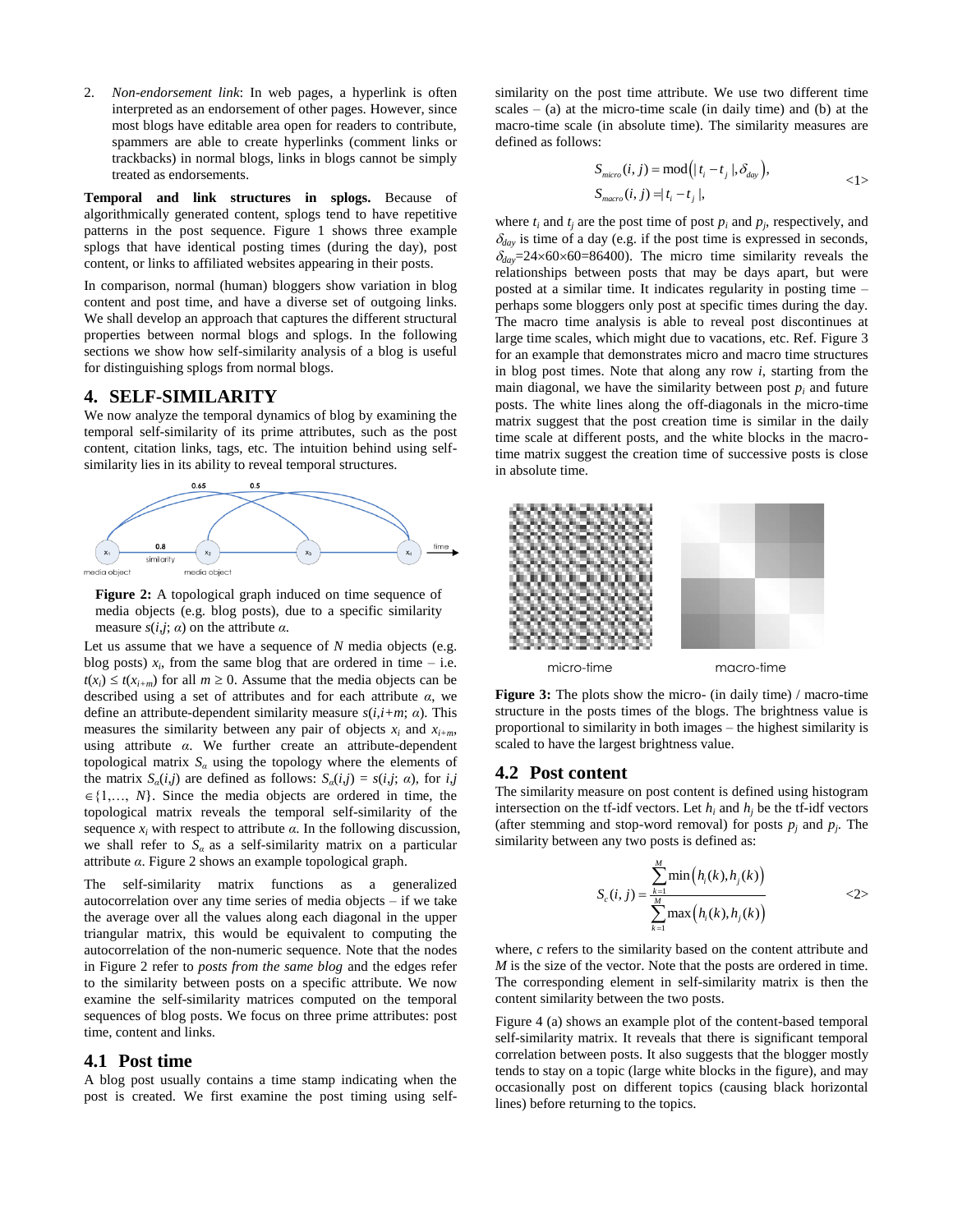

<span id="page-3-2"></span>**Figure 5**: The figure shows the self similarity of the content, link and post-times, as well as self-similar clocks on content and link with respect to post time. Three blogs – a normal personal journal, a power blogger and a splog are shown as examples to demonstrate the proposed visualization framework allows distinguishing the temporal dynamics of different types of blogs.

## **4.3 Post Links**

The similarity measure on the links is defined in a similar manner to eq. <2> except that the tf-idf vectors are now calculated on the target links (stemmed by the root domain), rather than on the words. Hence:

$$
S_{i}(i, j) = \frac{\sum_{k=1}^{M} \min(h_{i}(k), h_{j}(k))}{\sum_{k=1}^{M} \max(h_{i}(k), h_{j}(k))}
$$
  $\langle 3 \rangle$ 

where, *l* refers to the similarity on the link attribute,  $h_i$  and  $h_j$  are the link based tf-idf vectors and *M* is the size of the vector.



<span id="page-3-1"></span>**Figure 4:** (a) Self-similarity matrix on the content attribute. (b) Self-similarity matrix on the link attribute.

[Figure 4](#page-3-1) (b) shows the link based self-similarity matrix. It reveals a similar block-based structure and changes as in [Figure 4](#page-3-1) (a), and we can see that changes to the content and link patterns are usually coincident.

The self-similarity matrices exhibit several advantages: First, the media objects are represented by their relationship with the other objects. The size of the matrix used to represent a dataset of *N* objects is always *NN*, regardless of the content complexity of the objects. Second, because the self-similarity matrices are constructed according to the time order of objects, they allow investigation of the temporal relationship among objects.

## <span id="page-3-0"></span>**5. BLOG TEMPORAL SIGNATURES**

In this section we present a visualization framework to demonstrate that splogs have distinct temporal dynamics compared to normal blogs. We use self-similarity analysis in the visualization to distinguish amongst different blog types.

In order to examine the temporal dynamics of blogs, we represent the similarity relationship in blog temporal sequence using a ―clock‖ metaphor. The idea is to show how the non-time attributes (content or links) change with respect to the time attribute. Here we show how the attribute values of content and link change over the micro-time attribute. This approach can be applied to macro-time attribute to examine the long-term change of other attributes. As shown in [Figure 6,](#page-4-1) we render each post as an arrow stemmed from the center of a circle. The length of an arrow indicates how the post is similar to its previous post in terms of the corresponding non-time attribute value, and the orientation of an arrow indicates when the post is created in a day.

Let  $\rho_{i,a}$  be the length of the *i*<sup>th</sup> post-arrow corresponding to the attribute  $\alpha$ , and  $\theta_i$  be the orientation of the *i*<sup>th</sup> post-arrow. We then compute  $\rho_i$  and  $\theta_i$ , for  $i \ge 2$ , as follows:

$$
\rho_{i,\alpha} = \rho_{i-1,\alpha} + 1 - \log_2 (1 + S_{\alpha} (i, i-1)), \n\theta_i = \theta_{i-1} - 2\pi S_{micro} (i, i-1)
$$
\n(4)

Note that  $\rho_{l,a} \equiv 1$  since  $p_0$  is not defined. The equation indicates the length of arrow  $(\rho_{i,a})$  is determined by the attribute similarity between the corresponding post and its previous one, and the angle of arrow  $(\theta_i)$  represents the time of the post in the day.

These transforms reveal the blog temporal dynamics by showing the rate of change of specific attribute with respect to time. In [Figure 6,](#page-4-1) the increase in arrow density suggests regularity in the post time. Spiral like growth in the length of the arrow suggests a slow change in the content.

We can see distinct temporal characteristics amongst normal blogs and splogs. A comparison of different blog types, including two normal blogs, personal and power blog, and one splog case, is shown in [Figure 5.](#page-3-2) Personal blogs are used as an online personal journal. Power blogs are those focus on a specific niche. They are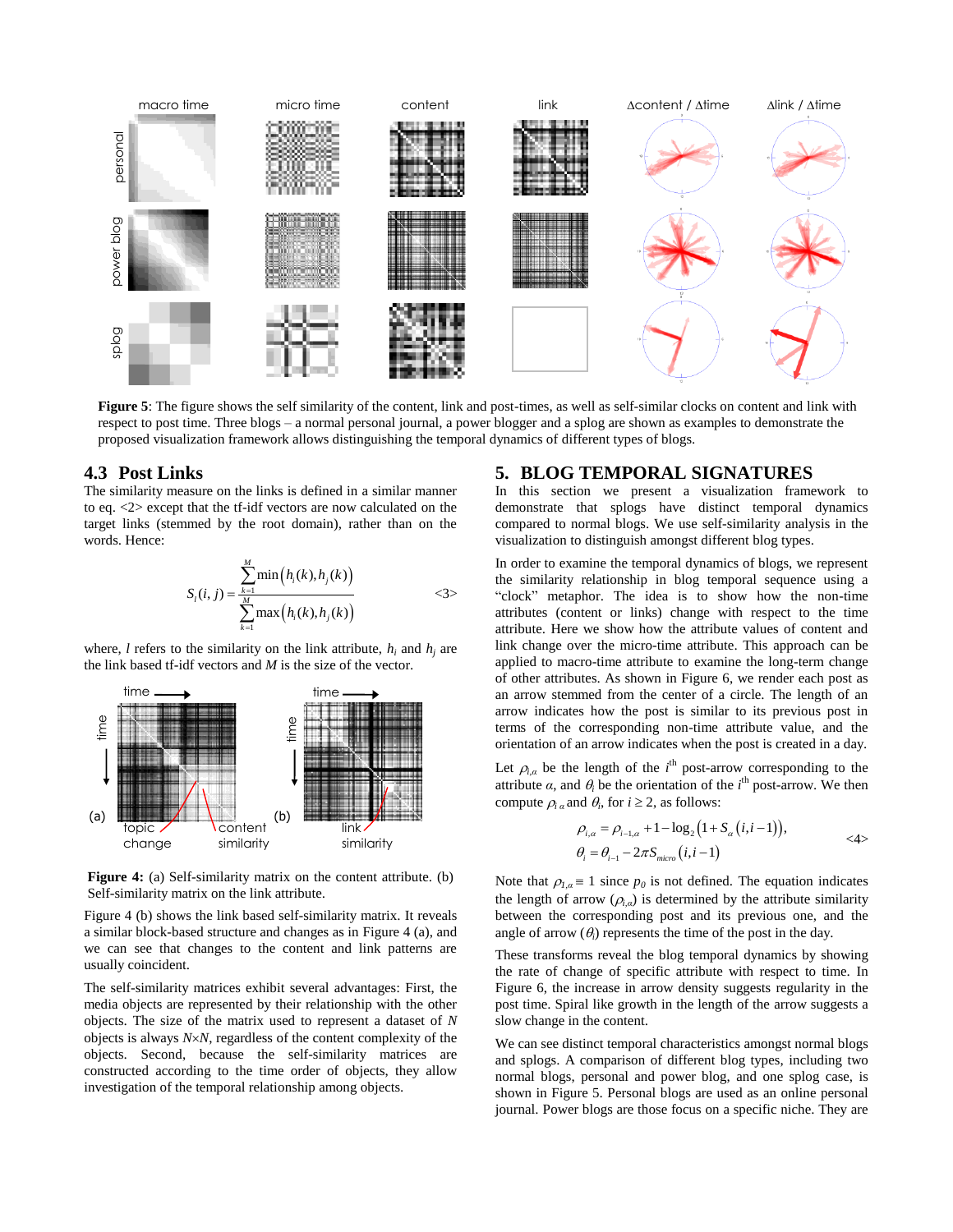often used to constantly update readers on the status of an ongoing project, to provide a review on a new service or product, or to promote businesses of a company.



<span id="page-4-1"></span>**Figure 6:** This plot shows the change of post content over its daily post time.

The figure shows very interesting differences and the following observations have been empirically observed to hold true across other samples. Normal blogs and splogs differ in their temporal characteristics in all three facets – post time, content and link.

*Post time:* Normal bloggers seem to prefer a regular posting time (e.g. morning / night) and the times show a spread, but are largely in a few time periods – they do not post at all times of the day. A splog will show machine like regularity – this can be either posting at fixed stable times, or a uniform distribution of times (throughout the day). A normal personal blogger as well as a power blog exhibit macro time breaks (e.g. due to vacation), this characteristic is absent in a splog. A power blogger can have *both*  highly diverse posting time as well as machine like regularity as in [Figure 5](#page-3-2) – in this particular case, the blogger, actually has a script that regularly aggregates content from the web / other blogs and posts them on the blog at regular times.

*Post content:* A normal blogger typically stays on topic for a while, before showing a topic drift. A splog often copies content (to escape detection, as well as to appear as a search result related to a query) from different parts of the web / blogosphere and hence may show very high topic diversity. Some splogs on the other hand exhibit significant topic stability. We observe that a power blogger has a higher rate of change of content with time than a normal personal blogger. Interestingly, for both normal personal and power bloggers, changes to content appear to coincide with macro time breaks.

*Post links:* For normal, personal and power bloggers, changes to content affect the change to the linked sites in the same manner – this is to be expected as the links essentially function as supporting arguments in a blog post. However, a splog is driven by a strong commercial interest to drive traffic to affiliate sites. In the example in [Figure 5,](#page-3-2) the splog always points to the same site (exhibiting strong link regularity), thus the temporal selfsimilarity in the figure does not change. Other splogs show a similar characteristic – i.e. they only show limited link temporal diversity.

## <span id="page-4-0"></span>**6. TEMPORAL FEATURES**

We now discuss our approach using the self-similarity analysis to derive features useful for splog detection. In section [6.1](#page-4-2) we discuss the content based features used in this work – these will serve as the baseline feature set as they are widely used in spam detection. Then in section [6.2](#page-4-3) and [6.3,](#page-5-1) we propose two novel temporal features: the regularity features and the joint features.

## <span id="page-4-2"></span>**6.1 Content based features**

Content based features are regarded as useful features in detecting spam web pages [11]. These features are used to distinguish between two classes of blogs – normal and splogs, based on the statistical properties of the content.

We first extract features from five different parts of a blog: (1) tokenized URLs, (2) blog and post titles, (3) anchor text, (4) blog homepage content and (5) post content. For each category we extract the following features: word count  $(w_c)$ , average word length (*w<sup>l</sup>* ) and a tf-idf vector representing the weighted word frequency distribution  $(w_f)$ . In this work, each content category is analyzed separately from the rest for computational efficiency.

#### *6.1.1 Fisher linear discriminant analysis (LDA)*

To avoid data over-fitting, we need to reduce the length of the vector  $w_f$  because the total number of unique terms (excluding words containing digits) is greater than 100,000 (this varies per category, and includes non-traditional usage such as "helloooo"). Some particular terms might appear only in one or few blogs. This can easily lead to over fitting the data. Secondly, the distribution of the words is long-tailed – i.e. most of the words are rarely used.

We expect good feature to be highly correlated with the class (in our case, normal blog vs. splog), but uncorrelated with each other. The objective of Fisher LDA is to determine discriminative features while preserving as much of the class discrimination as possible. The solution is to compute the optimal transformation of the feature space based on a criterion that minimizes the withinclass scatter (of the data set) and maximizes the between-class scatter simultaneously. This criterion can also be used as a separability measure for feature selection. We use the trace criteria,  $J = tr(S_w^{-1}S_b)$ , where  $S_w$  denotes the within-class scatter and  $S_b$  denotes the between-class scatter matrix. This criterion computes the ratio of between-class variance to the within-class variance in terms of the trace of the product (the trace is the sum of eigenvalues of  $S_w^{-1}S_b$ ). We select the top *k* eigenvalues to determine the dimensions of the feature vector. Because the content of splogs is highly dynamic, i.e. the spam terms might change quickly, a large content-based feature vector tends to lose its generalizability. Here, we deliberately select a small *k* (*k*=32,…,256) to show how the following proposed temporal features can address this issue.

## <span id="page-4-3"></span>**6.2 Regularity features**

In the next two sub-sections we propose features that support our self-similarity characterization of the blog temporal dynamics, based on the self-similarity matrices introduced in section [4.](#page-2-0)

We shall use the following self-similarity matrices: (1) *Smacro*: macro-time, (2)  $S<sub>micro</sub>$ : micro-time, (3)  $S<sub>c</sub>$ : content and (4)  $S<sub>i</sub>$ : link self-similarity matrix.

From the self-similarity matrices, we observe two types of patterns (ref. [Figure 4](#page-3-1) and the illustration in [Figure 7\)](#page-5-2): (1) high intensity off-diagonal lines appear when the attribute values are similar at different posts, and (2) high intensity blocks appear when the attribute values remain highly constant for some period. We conjecture that both patterns exhibit temporal regularity from different aspects, and we shall compute the regularity features from these patterns.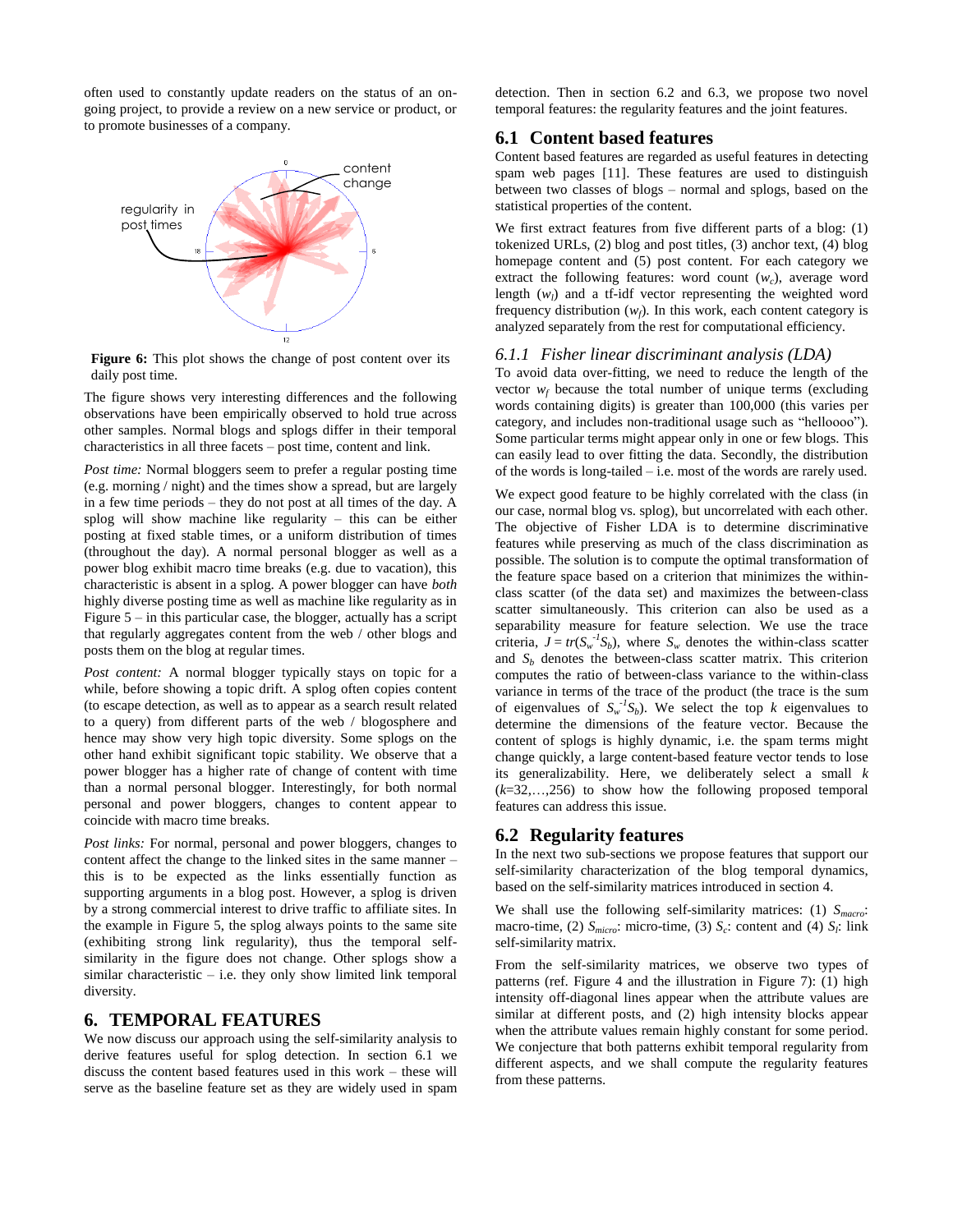

<span id="page-5-2"></span>**Figure 7:** The features are computed using the off diagonals and blocks within the self-similarity matrix.

## *6.2.1 Features along the Off-Diagonals*

We use three measures, mean, standard deviation and entropy to quantify the regularity patterns along the off-diagonals. The expectation along the diagonals of the topological matrix is equivalent to the generalized autocorrelation of the time series data under the specific similarity measure. Specifically the expectation along the  $k<sup>th</sup>$  off-diagonal, is a measure of average similarity of a post to another post, with *k*-1 posts in between.

Intuitively, the autocorrelation function of a numeric time series data is an estimate of how a future sample is dependent on a current sample. A noise like signal will have a sharp autocorrelation function, while a highly coherent signal will fall off gradually. Here, we use the expectation of the off-diagonal values as a generalized autocorrelation on non-numeric blog post data. This captures how the attribute value of post sequence change, and we use the standard deviation to describe how the data deviates from the expectation. Additionally we compute the entropy of the off-diagonal elements to measure the amount of disorder among these elements.

Given a self-similarity matrix  $M_a \in \{S_{macro}, S_{micro}, S_c, S_l\}$ , we compute the mean  $(\mu_k)$ , standard deviation  $(\sigma_k)$  and entropy  $(H_k)$ along the  $k^{\text{th}}$  off-diagonal,  $0 < k \leq k_o$  for certain  $k_o < N$ , where *N* is the size of  $M_a$ . This is formally computed as follows:

$$
\mu_k(M_\alpha) = E[z],
$$
  
\n
$$
\sigma_k(M_\alpha) = \sqrt{\text{var}[z]},
$$
  
\n
$$
H_k(M_\alpha) = -\sum_{i=1}^D p_i \log_D p_i,
$$
\n(5)

where,  $z = \text{diag}(M_a, k)$  is the  $k^{\text{th}}$  off-diagonal, and the probabilities  $p_i = d_i/D$  are computed after quantizing *z* into *D* bins, and  $d_i$  is the number of elements of *z* fall in the  $i^{\text{th}}$  bin. We typically use  $k_o=4$ diagonals in our feature estimation. This is because as *k<sup>o</sup>* is close to *N*, there are not enough samples in the data to estimate the variables accurately.

#### *6.2.2 Features from Coherent Blocks*

The block-wise features measure the similarity among posts within a group of consecutive posts. As blog posts usually exhibit short-term temporal coherence, coherent groups of posts can be easily observed as white blocks along the main diagonal on a selfsimilarity matrix. To extract such blocks, we only need to segment the main diagonal such that each segment associates with a block. We use an agglomerative hierarchical clustering method, with single link merge criteria on the pair-wise similarity values embedded in the self-similarity matrix. The original dataset is initialized into *N* clusters for *N* data points. Two clusters are merged into one if the distance (linkage) between the two is the smallest amongst all pair wise cluster distances. We simply use the average variance stopping criteria for clustering. (Other stopping criteria can also be applied here.) Once the clusters are determined, we further split a cluster if its data points (on the main diagonal) are not connected.

Let  $b_k = \{M_{u,v}\}_{i \le u,v \le i+n-1}$  be a block that contains  $n \times n$  connected elements (that induced from *n* data points) on the matrix. Similar to the diagonal-wise features, we now compute block-wise features – mean ( $\mu_{b,k}$ ), standard deviation ( $\sigma_{b,k}$ ), and entropy ( $H_{b,k}$ ) for the  $k^{\text{th}}$  block, as follows:

$$
\mu_{b,k}(M_{\alpha}) = E[b_k],
$$
  
\n
$$
\sigma_{b,k}(M_{\alpha}) = \sqrt{\text{var}[b_k]},
$$
  
\n
$$
H_{b,k}(M_{\alpha}) = -\sum_{i=1}^{p} p_i \log_p p_i,
$$
\n(6)

where  $p_j$  is the probability of values in the block that are quantized to *D* bins. Since the number of blocks on a matrix can be different, we simply use the expected value over all the blocks. That is, we use the overall mean  $\mu_b = E[\mu_{b,k}]$ , standard deviation  $\sigma_b = E[\sigma_{b,k}]$  and entropy  $H_b = E[H_{b,k}]$  as block-wise features. We expect that blogs with highly short-term coherency are likely to have high  $\mu_b(M_a)$ , low  $\sigma_b(M_a)$  or low  $H_b(M_a)$  for some attribute  $\alpha$ .

#### <span id="page-5-1"></span>**6.3 Joint features**

We now discuss the joint features derived from a pair of selfsimilarity matrices on different attributes. From the matrices shown in previous section (ref. e.g. [Figure 4\)](#page-3-1), we observe that changes in different attributes are usually coincident. This effect is much stronger in splogs. For example, a splog might have a link to a "sports gear" website whenever posting about "river sport", or a link to a "sailboat" website whenever posting about "sail center". We conjecture that because the splogs are financially motivated, we expect correlations between attributes.

We compute the joint features to measure attribute correlation using joint entropy. The joint entropy measures how the distributions of two variables are related. It is computed as follows:

$$
H(X,Y) = -\sum_{i=1}^{D_x} \sum_{j=1}^{D_y} p(x_i, y_j) \log p(x_i, y_j),
$$
  $\langle 7 \rangle$ 

Let  $H_k(M_\alpha, M_\beta)$  be the joint entropy from the same  $k^{\text{th}}$  offdiagonals of a pair of matrices  $M_a$  and  $M_\beta$ , where  $\alpha$  and  $\beta$  are two different attributes. Let  $H_b(M_a, M_\beta)$  be the joint entropy over the blocks of *M<sup>α</sup>* and *M<sup>β</sup>* .

 $H_k(M_\alpha, M_\beta)$  is computed from the joint probability  $p_k^{(d)}(x_i, y_i)$ , where  $p_k^{(d)}(x_i, y_i)$  indicates, after quantizing the  $k^{\text{th}}$  off-diagonal of  $M_a$  and the  $k^{\text{th}}$  off-diagonal of  $M_\beta$  into  $D_x$  and  $D_y$  bins respectively, the probability of an element on the  $k^{\text{th}}$  off-diagonal being contained in the bin  $x_i$  of  $M_\alpha$  and in the bin  $y_i$  of  $M_\beta$ .

The joint entropy  $H_b(M_a, M_\beta)$  is computed from the joint probability  $p^{(b)}(x_i, y_i)$ , where  $M_a$  and  $M_\beta$  are segmented into  $D_x$  and  $D_y$  blocks respectively, and  $p^{(b)}(x_i, y_i)$  indicates the probability of an element on the matrix being contained in the block  $x_i$  of  $M_a$ and in the block  $y_i$  of  $M_\beta$ . This analysis captures the blockstructural similarity across the two attributes.

### <span id="page-5-0"></span>**7. EXPERIMENTS**

We now present preliminary experimental results on the splog detection. We show the discriminability of proposed temporal features in section [7.1,](#page-6-0) and in section [7.2,](#page-6-1) we compare the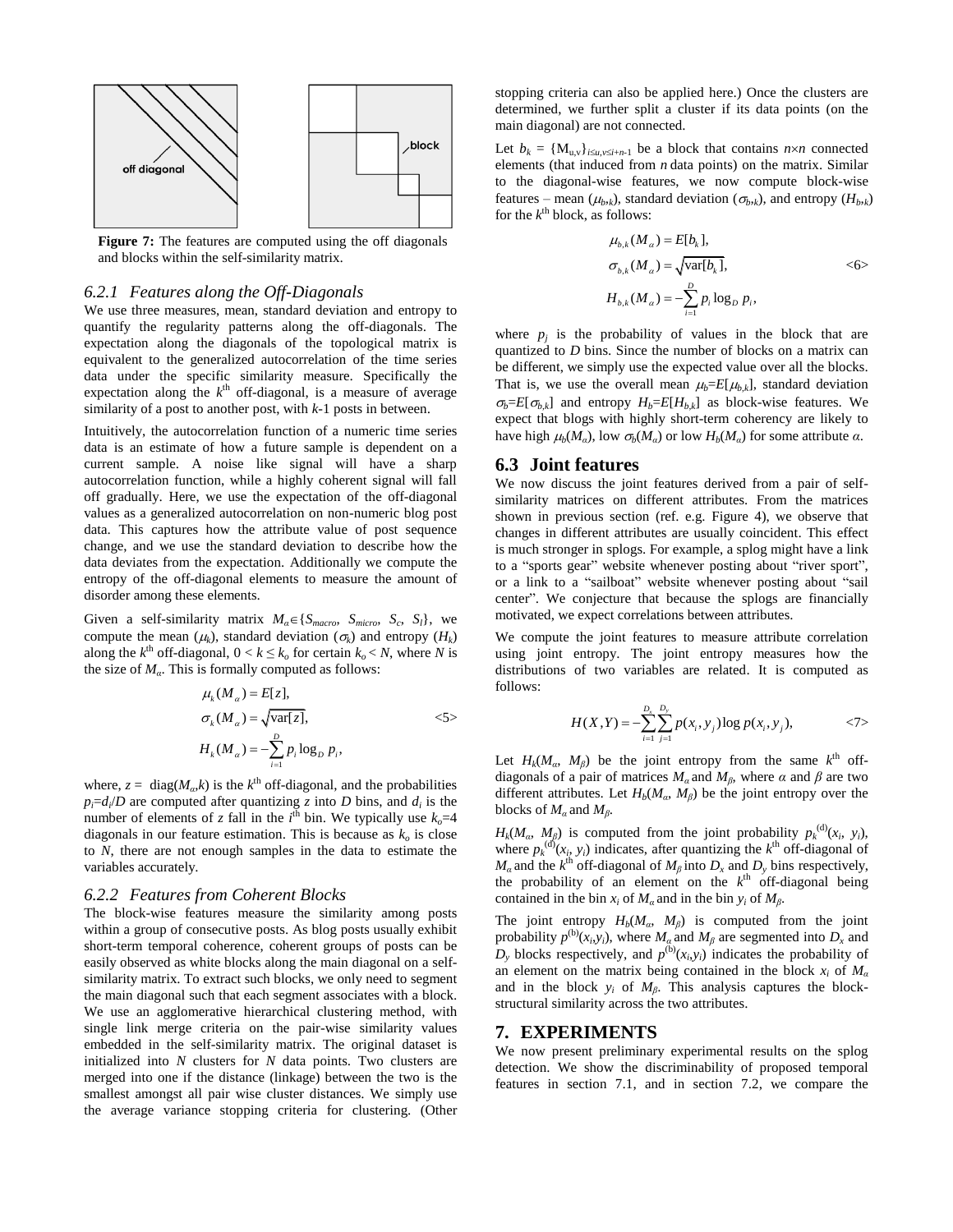detection performance of the proposed features with the baseline content-based features.

**Dataset description.** In this work, we use the TREC (the Text Retrieval Conference) Blog-Track 2006 dataset for analysis. This dataset is a crawl of 100,649 feeds collected over 11 weeks, from Dec. 6, 2005 to Feb. 21, 2006, totaling 77 days. After removing duplicate feeds and feeds without homepage or permalinks, we have about 43.6K unique blogs. We focus our analysis on this subset of blogs having homepage and at least one entry.



<span id="page-6-2"></span>**Annotation.** We have developed an annotation tool for annotators

(researchers and graduate students working at NEC Lab) to label the TREC-Blog dataset. For each blog, the annotators examine its content, out-going links, appearance of affiliate ads, etc. and assign one of the following five labels to the blog: (N) *Normal*, (S) *Splog*, (B) *Borderline*, (U) *Undecided*, and (F) *Foreign* Language. These labels are defined similar to the assessment task initiated in the web spam detection community<sup>1</sup>. A pilot study on the annotation results from a group of seven annotators shows the annotators have agreement on normal blogs but have varying opinions on splogs, which suggests that splog detection is not trivial even for humans.

**Ground truth.** We have labeled 9.2K blogs that are selected using random sampling. In order to disambiguate between splogs and non-splogs, and because most normal blogs are less ambiguous, we decided that those that are annotated as *Splog* need to be confirmed by a different annotator. Thus, we ended up with 8K normal blogs and 800+ splogs. We then randomly select 800 splogs and 800 normal blogs to create the evaluation set.

#### <span id="page-6-0"></span>**7.1 Feature Discriminability**

l

In this section we discuss the impact of the proposed temporal features derived from the self-similarity analysis.

We examine the relationship between the feature value distribution and probability of finding a splog in the ground truth annotated data. In each of the figures in this sub-section, we see a histogram (shown using bars) and a curve. The histogram represents the distribution of non-splogs at each feature value. The curve shows the probability of splogs (i.e., the number of blogs divided by the total number of blogs) at each feature value. The splog probability curve in each figure is indicative of the utility of a temporal feature in splog detection, as the splog to non-splog ratio becomes either very high or very low for certain values of the features.



<span id="page-6-3"></span>**Figure 9:** Top:  $H_3(S_{macro}, S_{micro})$ . Bottom:  $H_2(S_{macro}, S_l)$ .

In [Figure 8](#page-6-2) we see two examples of regularity features extracted along the diagonal of the self-similarity matrix. The top part of the figure shows the utility of the mean of the  $4<sup>th</sup>$  off-diagonal on the macro-time self-similarity matrix, and the bottom figure shows the standard deviation of the  $3<sup>rd</sup>$  off-diagonal elements on the macrotime matrix.

In [Figure 9](#page-6-3) we show examples of the utility of the joint features for splog detection. The top part of the figure shows the joint entropy between the macro- and micro-time matrices computed along the 3rd off-diagonal. The bottom figure shows the joint entropy along the  $2<sup>nd</sup>$  off-diagonal for the macro-time and link self-similarity matrix.

## <span id="page-6-1"></span>**7.2 Detection Performance**

Our splog detector combines the new features (regularity and joint features) with traditional content features into a large feature vector. We then use standard machine learning techniques (SVM classifier implemented using libsvm package [2], with a radial basis function kernel) to classify each blog into two classes: splog or normal blog.

A five fold cross-validation technique is used to evaluate the performance of the splog detector. We use well-known

<sup>1</sup> http://www.yr-bcn.es/webspam/datasets/uk2006-info/